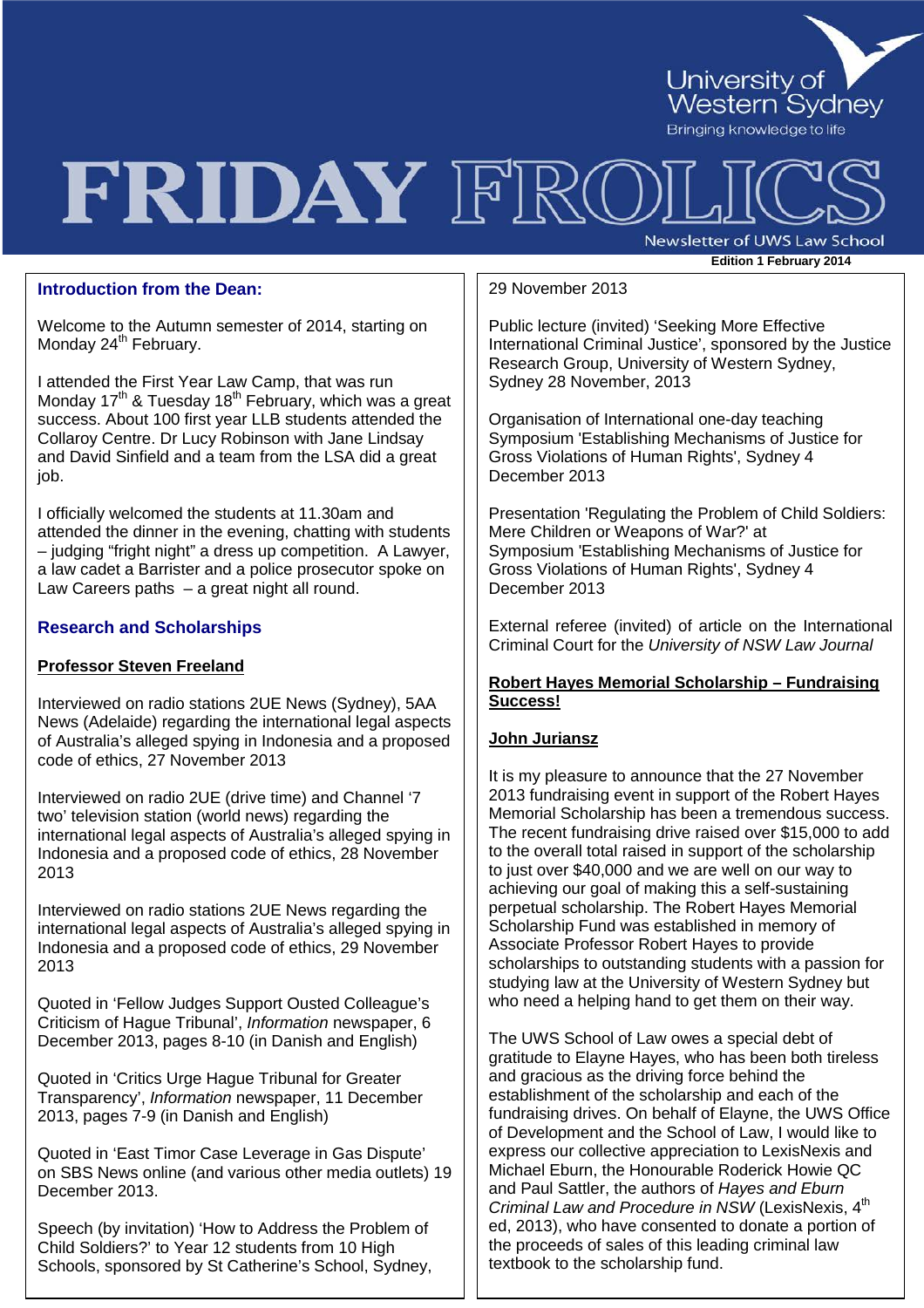

# FRIDAY FRO

**Newsletter of UWS Law School** 

Special thanks are due to the Honourable Justice Meegan Latham and His Honour Judge Mark Marien SC who each spoke at the official launch of the  $4<sup>th</sup>$ edition of this textbook and this fundraising event. Special thanks are also due to Ms Mel Pudig, the first recipient of the Robert Hayes Memorial Scholarship, who spoke glowingly about Robert's legacy of commitment to the students and graduates of the University of Western Sydney. **[Give now](http://www.uws.edu.au/give/home/online_donation_form)** to support the Robert Hayes Memorial Scholarship Fund.

#### **Dr Shelley Bielefeld**

Dr Bielefeld was invited to be interviewed by Helen Anu, host of Blackchat, a national Aboriginal radio station 'Conditional Income Support under SEAM: Human Rights Compatibility Issues' (2013) 8(9) *Indigenous Law Bulletin* 17-21.

#### **Ms Elen Seymour**

Attended the 2014 Australasian Tax Teacher's Association conference at Griffith University 20-22 January and gave a presentation on "Tax Policy Formation and Change: Connecting Students to the Profession via Social Media.

#### **Dr Marina Nehme**

Dr Marina Nehme featured expert commentary in Sydney Morning Herald- story on crowdsourcing regulations

[http://www.smh.com.au/it-pro/business-it/crowdfunding](http://www.smh.com.au/it-pro/business-it/crowdfunding-for-highrisk-startup-investments-20140127-hva1y.html)[for-highrisk-startup-investments-20140127-hva1y.html](http://www.smh.com.au/it-pro/business-it/crowdfunding-for-highrisk-startup-investments-20140127-hva1y.html)

#### **Ms Michaela Byers**

Michaea Byers comments to The Global Mail re. stateless children have appeared online at the link below. [http://www.theglobalmail.org/feature/the-law-and-the-](http://www.theglobalmail.org/feature/the-law-and-the-little-boy/773/)

[little-boy/773/](http://www.theglobalmail.org/feature/the-law-and-the-little-boy/773/)

#### **Publications**

#### **Professor Steven Freeland**

Publication of 'International Criminal Justice in the Asia-Pacific Region: The Role of the International Criminal Court Regime' (2013) 11(5) *Journal of International Criminal Justice* 1029-1057 (ISSN 1478-1395)

Publication of 'Outer Space and the Non-Appropriation Principle' in James Charles Smith (ed), *Property and Sovereignty: Legal and Cultural Perspectives*, 81-97, 2013 Ashgate, United Kingdom (ISBN 978-1-4094- 4470-1)

#### **Mock Trial Competition**

#### **Mr Michael Brogan**

On 22 November 2013 the School of Law hosted a semi-final of the Law Society of New South Wales' Mock Trial Competition. The School of Law's Director of Engagement, Michael Brogan, welcomed Sylvania High School and Chevalier College to the Marsdens Moot Court on the Campbelltown campus of UWS.

"The School of Law has recently entered into an arrangement with the Law Society of New South Wales to host mock trial and mock mediation competitions at both our Campbelltown and Parramatta campus moot courts.

Our facilities are fantastic and the students really appreciate the opportunity to compete in 'real' court rooms. Hosting the semi-final of the mock trial competition this year was a great way to enhance the School of Law's developing engagement with high schools via legal studies and competitions." said Michael Brogan.



In a closely-fought battle between two well-coached teams Chevalier College were victorious and moved to the Grand Final. Both teams performed admirably and were a credit to their schools and coaches. On 13 December 2013 Chevalier College competed in and won the Grand Final – congratulations Chevalier.